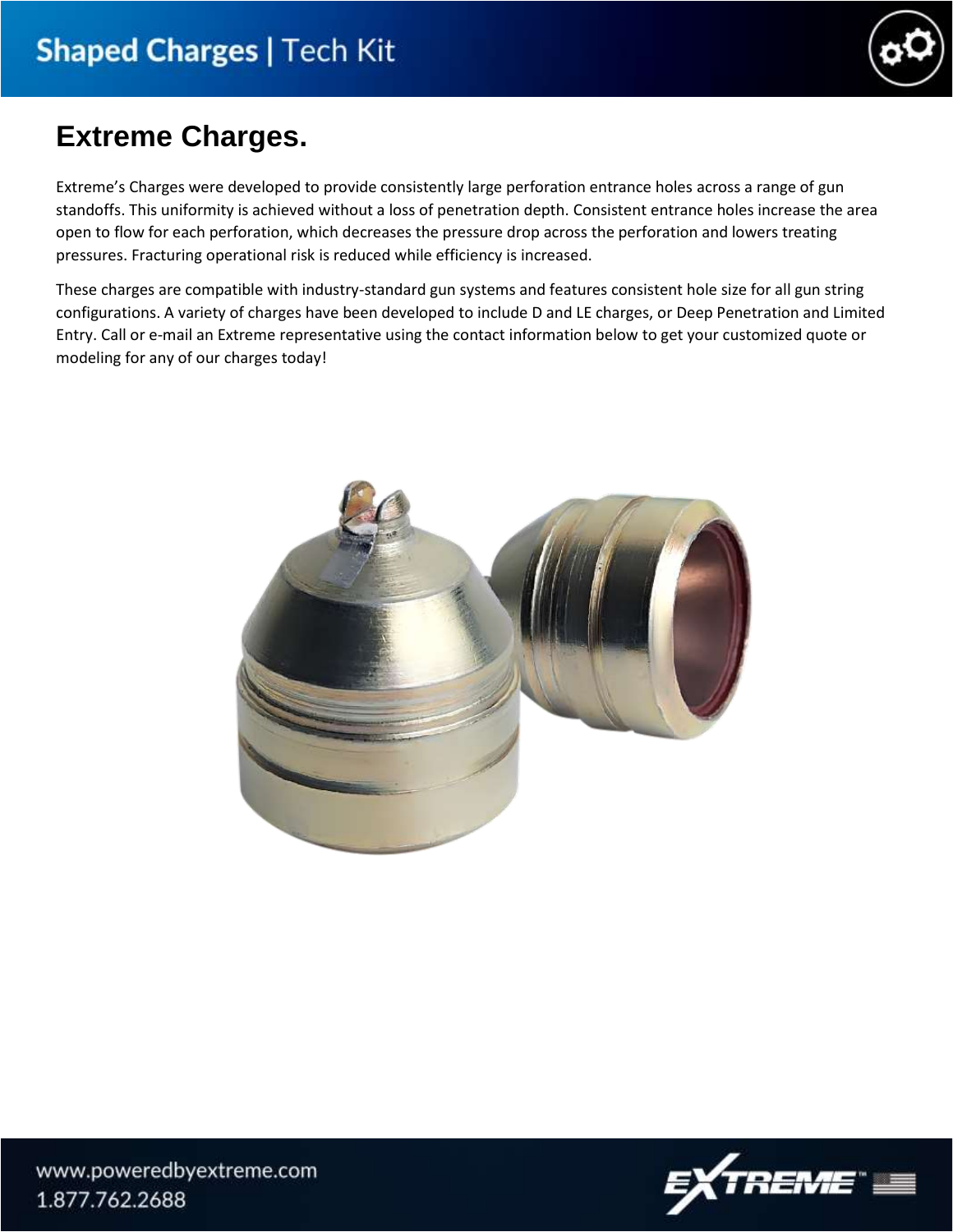

# **Equal Entry Hole Charges.**

# **S2906, RDX**

| <b>SZYUD, KDA</b>          |                | <b>Packaging Info</b>     |                         |
|----------------------------|----------------|---------------------------|-------------------------|
| <b>Specifications</b>      |                | <b>Gross Weight (lbs)</b> | 37.0                    |
| <b>Gun Size (in)</b>       | 2 3/4 or 2 7/8 | <b>Net Weight (lbs)</b>   | 30.0                    |
| <b>Charge Part Number</b>  | 102902593      | <b>Quantity per Box</b>   | 100                     |
| <b>Charge Name</b>         | S2906, RDX     | Shelf Life (yrs)          | 10                      |
| Explosive Load (g)         | 15.4           | <b>UN Number</b>          | 440                     |
| Temp. Rating - 1 hr (°F)   | 340            | <b>Hazard Class</b>       | 1.4D                    |
| Temp. Rating - 100 hr (°F) | 240            | Box size (in)             | $20 \times 13 \times 8$ |
|                            |                |                           |                         |
| <b>Penetration Data</b>    |                |                           |                         |

| <b>Gun Size (in)</b> | <b>Casing Size</b> | <b>Shot Density, Phasing</b> | <b>Entrance Hole (in)</b> Penetration (in) |       | Test |
|----------------------|--------------------|------------------------------|--------------------------------------------|-------|------|
| 27/8                 | 4.5 in. 11.6# L80  | $6$ spf $/60$ deg            | 0.47                                       | 14.40 | QC   |

**Packaging Info**

### **S3106, RDX**

|                            |                | <b>FALASIUS IIIU</b>      |                         |
|----------------------------|----------------|---------------------------|-------------------------|
| Specifications             |                | <b>Gross Weight (lbs)</b> | 63.0                    |
| <b>Gun Size (in)</b>       | 3 1/8 or 3 3/8 | Net Weight (lbs)          | 55.0                    |
| <b>Charge Part Number</b>  | 101287482      | <b>Quantity per Box</b>   | 100                     |
| <b>Charge Name</b>         | S3106, RDX     | Shelf Life (yrs)          | 10                      |
| Explosive Load (g)         | 19.4           | <b>UN Number</b>          | 440                     |
| Temp. Rating - 1 hr $(°F)$ | 340            | <b>Hazard Class</b>       | 1.4D                    |
| Temp. Rating - 100 hr (°F) | 240            | Box size (in)             | $20 \times 13 \times 8$ |

#### **Penetration Data Gun Size (in) Casing Size Shot Density, Phasing Entrance Hole (in) Penetration (in) Test 3 1/8** 4.5 in. 11.6# L80 6 spf / 60 deg 0.49 19.90 API RP 19B **3 1/8** 5.5 in. 23# P110 6 spf / 60 deg 0.38 18.30 0.55

### **S3406, RDX**

| <b>Specifications</b>      |                |
|----------------------------|----------------|
| Gun Size (in)              | 3 1/8 or 3 3/8 |
| <b>Charge Part Number</b>  | 101287566      |
| <b>Charge Name</b>         | S3406, RDX     |
| Explosive Load (g)         | 22.7           |
| Temp. Rating - 1 hr $(°F)$ | 340            |
| Temp. Rating - 100 hr (°F) | 240            |

| <b>Packaging Info</b>     |                         |
|---------------------------|-------------------------|
| <b>Gross Weight (lbs)</b> | 62.5                    |
| Net Weight (lbs)          | 55.0                    |
| <b>Quantity per Box</b>   | 100                     |
| Shelf Life (yrs)          | 10                      |
| <b>UN Number</b>          | 440                     |
| <b>Hazard Class</b>       | 1.4D                    |
| Box size (in)             | $20 \times 13 \times 8$ |

| <b>Penetration Data</b> |                    |                              |                           |                         |             |
|-------------------------|--------------------|------------------------------|---------------------------|-------------------------|-------------|
| Gun Size (in)           | <b>Casing Size</b> | <b>Shot Density, Phasing</b> | <b>Entrance Hole (in)</b> | <b>Penetration (in)</b> | <b>Test</b> |
| 31/8                    | 5.5 in. 23# P110   | $6$ spf $/60$ deg            | 0.41                      | 17.50                   | QC          |
| 33/8                    | 5 in. 15# L80      | $6$ spf $/60$ deg            | 0.52                      | 19.20                   | QC          |
| 33/8                    | 5.5 in. 23# P110   | $6$ spf $/60$ deg            | 0.45                      | 19.20                   | QC          |

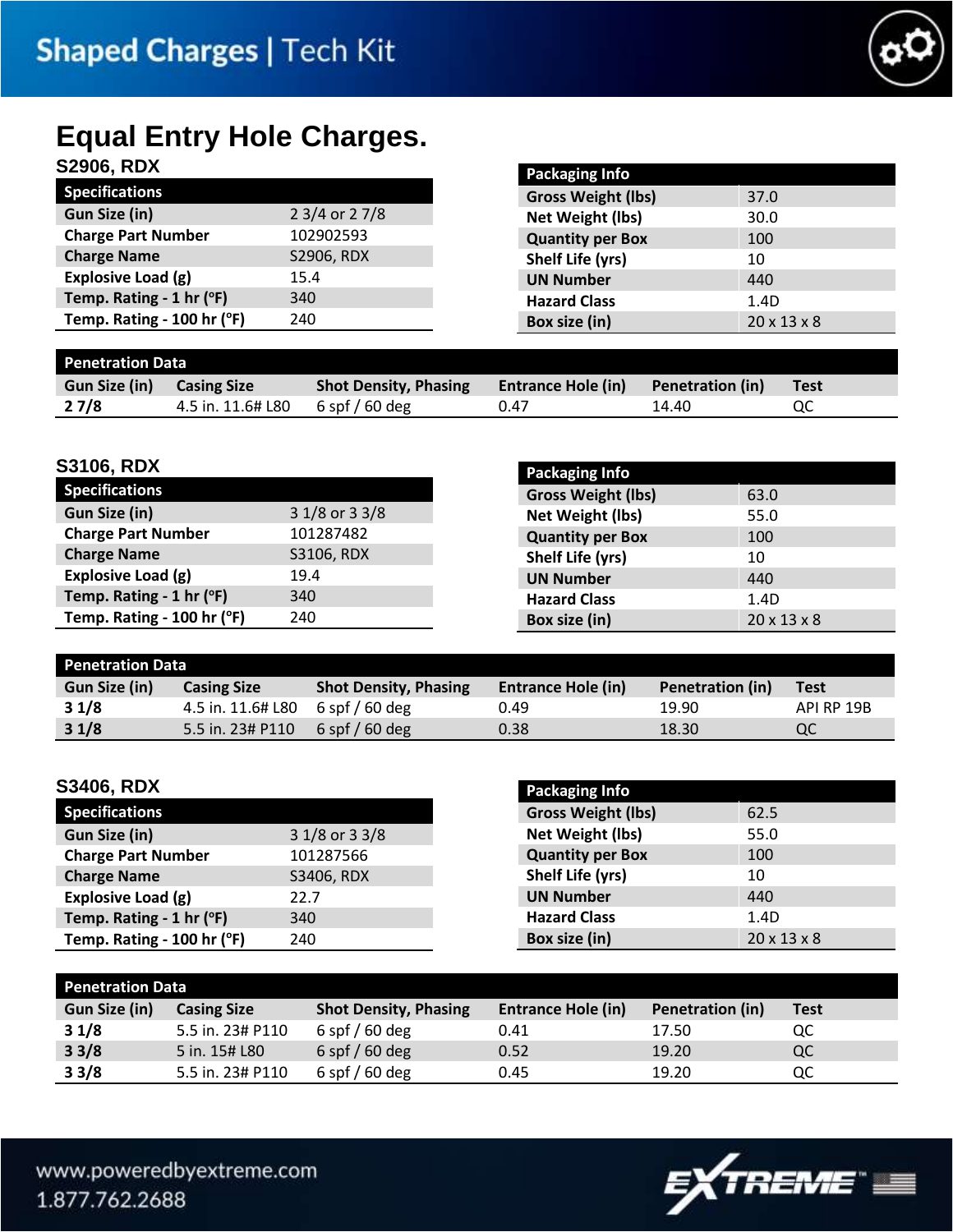

# **Premium Charges.**

## **S2906D, RDX**

|                            |                | <u>. www.gub </u>         |                         |
|----------------------------|----------------|---------------------------|-------------------------|
| <b>Specifications</b>      |                | <b>Gross Weight (lbs)</b> | 38.0                    |
| Gun Size (in)              | 2 3/4 or 2 7/8 | Net Weight (lbs)          | 30.0                    |
| <b>Charge Part Number</b>  | 101454945      | <b>Quantity per Box</b>   | 100                     |
| <b>Charge Name</b>         | S2906D, RDX    | Shelf Life (yrs)          | 10                      |
| Explosive Load (g)         | 15.4           | <b>UN Number</b>          | 440                     |
| Temp. Rating - 1 hr $(°F)$ | 340            | <b>Hazard Class</b>       | 1.4D                    |
| Temp. Rating - 100 hr (°F) | 240            | Box size (in)             | $20 \times 13 \times 8$ |
|                            |                |                           |                         |

**Packaging Info**

### **Penetration Data**

| ______________________ |                    |                              |                           |                         |             |
|------------------------|--------------------|------------------------------|---------------------------|-------------------------|-------------|
| Gun Size (in)          | <b>Casing Size</b> | <b>Shot Density, Phasing</b> | <b>Entrance Hole (in)</b> | <b>Penetration (in)</b> | <b>Test</b> |
| 27/8                   | 4.5 in. 11.6# L80  | $6$ spf / 60 deg             | 0.33                      | 24.10                   | API RP 19B  |

### **S3106D, RDX**

| <b>Specifications</b>      |                |
|----------------------------|----------------|
| <b>Gun Size (in)</b>       | 3 1/8 or 3 3/8 |
| <b>Charge Part Number</b>  | 100920037      |
| <b>Charge Name</b>         | S3106D, RDX    |
| Explosive Load (g)         | 19.4           |
| Temp. Rating - 1 hr (°F)   | 340            |
| Temp. Rating - 100 hr (°F) | 240            |

| <b>Packaging Info</b>     |                         |
|---------------------------|-------------------------|
| <b>Gross Weight (lbs)</b> | 65.4                    |
| <b>Net Weight (lbs)</b>   | 58.4                    |
| <b>Quantity per Box</b>   | 100                     |
| Shelf Life (yrs)          | 10                      |
| <b>UN Number</b>          | 440                     |
| <b>Hazard Class</b>       | 1.4D                    |
| Box size (in)             | $20 \times 13 \times 8$ |

#### **Penetration Data Gun Size (in) Casing Size Shot Density, Phasing Entrance Hole (in) Penetration (in) Hole Variation (STDEV) Test 3 1/8** 4.5 in. 11.6# L80 6 spf / 60 deg 0.40 35.40 2.8% API RP 19B **3 1/8** 5.5 in. 23# P110 6 spf / 60 deg 0.35 35.40 5.7% QC **3 3/8** 5.5 in. 23# P110 6 spf / 60 deg 0.35 35.40 2.7% QC

### **S3406D, RDX**

| <b>Specifications</b>      |                |
|----------------------------|----------------|
| Gun Size (in)              | 3 1/8 or 3 3/8 |
| <b>Charge Part Number</b>  | 101267229      |
| <b>Charge Name</b>         | S3406D, RDX    |
| Explosive Load (g)         | 21.6           |
| Temp. Rating - 1 hr (°F)   | 340            |
| Temp. Rating - 100 hr (°F) | 240            |

| <b>Packaging Info</b>     |                         |
|---------------------------|-------------------------|
| <b>Gross Weight (lbs)</b> | 65.5                    |
| <b>Net Weight (lbs)</b>   | 58.5                    |
| <b>Quantity per Box</b>   | 100                     |
| Shelf Life (yrs)          | 10                      |
| <b>UN Number</b>          | 440                     |
| <b>Hazard Class</b>       | 1.4D                    |
| Box size (in)             | $20 \times 13 \times 8$ |

| <b>Penetration Data</b> |                    |                                        |                       |                     |                                  |             |  |  |  |
|-------------------------|--------------------|----------------------------------------|-----------------------|---------------------|----------------------------------|-------------|--|--|--|
| <b>Gun Size (in)</b>    | <b>Casing Size</b> | <b>Shot Density,</b><br><b>Phasing</b> | Entrance<br>Hole (in) | Penetration<br>(in) | <b>Hole Variation</b><br>(STDEV) | <b>Test</b> |  |  |  |
| 31/8                    | 5.5 in. 23# P110   | $6$ spf $/60$ deg                      | 0.40                  | 35.60               | 5.5%                             | QC          |  |  |  |
| 33/8                    | 5 in. 15# L80      | $6$ spf $/60$ deg                      | 0.42                  | 35.60               | 6.2%                             | API RP 19B  |  |  |  |
| 33/8                    | 5.5 in. 23# P110   | $6$ spf $/60$ deg                      | 0.40                  | 35.60               | 3.5%                             | QC          |  |  |  |

www.poweredbyextreme.com 1.877.762.2688